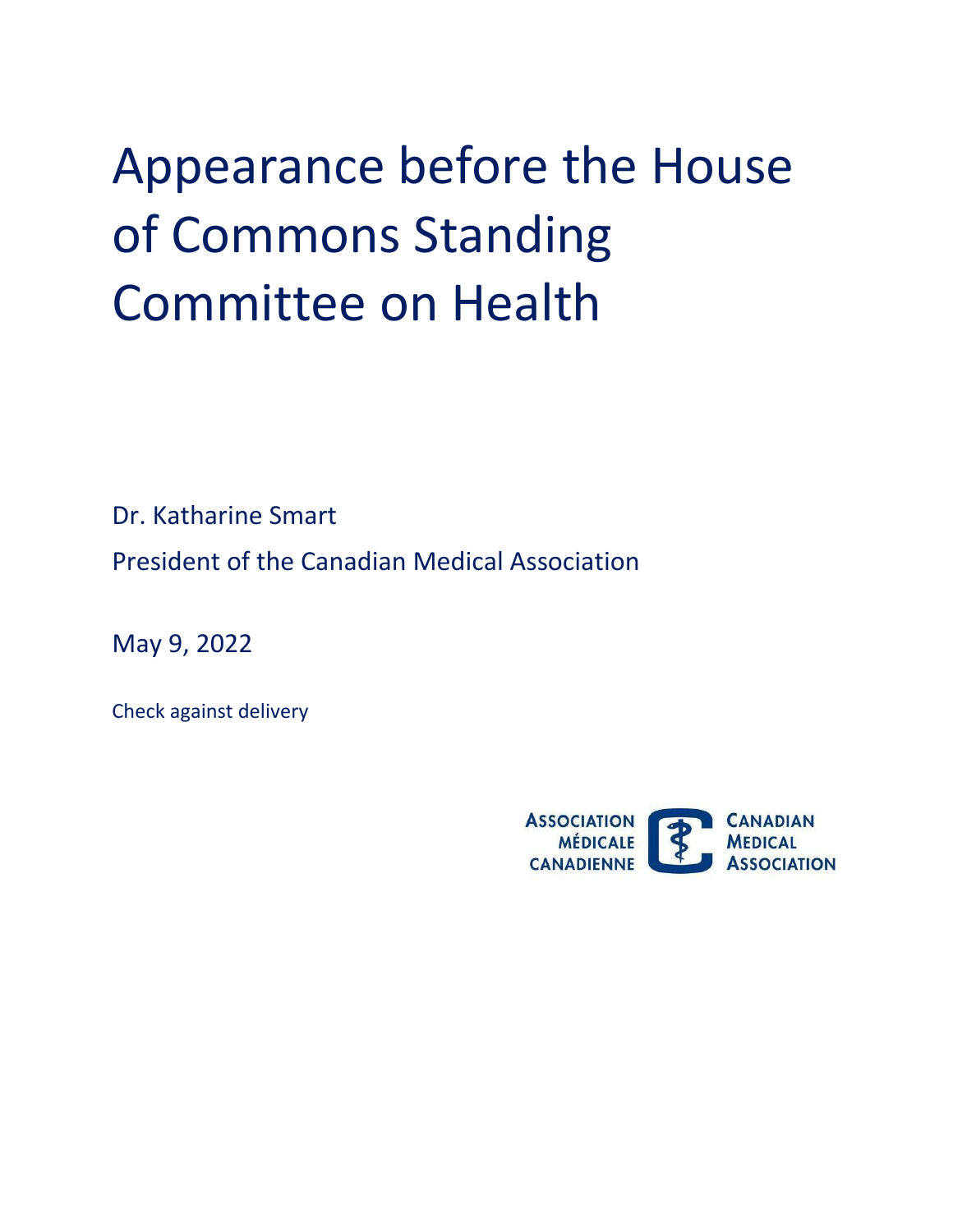I am Dr. Katharine Smart, president of the Canadian Medical Association and a pediatrician based in the Yukon. I am speaking from the traditional territory of the Kwanlin Dün First Nation and the Ta'an Kwäch'än Council.

Thank you for this opportunity to address, once again, the growing health human resource emergency. This discussion remains critical.

Canada's health workforce is weathering a storm longer and fiercer than any in collective memory. Health workers are still depleted, distressed and leaving the profession. I'm so pleased to see my fellow health worker leaders appearing here today – the College of Family Physicians of Canada and the Canadian Nurses Association. We are unified in the belief that there is no health care system without health care workers.

We come to you today with solutions – transformational ideas and reminders of existing commitments – that can mitigate the current HHR crisis, address backlogs, expand access to primary care, attend to mental and digital health, and improve virtual care and data.

First, bring in retention incentives for health workers to improve health care access in areas of need.

Health care workers in underserved communities and particular care settings are burned out and exiting their career, creating serious resource constraints. Current commitments to incentives are a start, but more needs to be done.

Two, release the pressure of administrative burdens that health care workers face.

Heavy workload, compounded by administrative burdens, is often the kindling to provider burnout and worsening mental health. A commitment of \$300 million over three years through a federal fund could support jurisdictions to improve the well-being of health care workers through administrative and mental health supports in primary and secondary care settings.

And it is time to scale up collaborative, inter-professional primary care

Too few Canadians can access primary care when it's needed. It's time the federal government delivers on the \$3.2 billion commitment to increase patient access to family doctors and primary care teams. Primary care reform is health-system innovation that would move us from illness treatment to a focus on keeping Canadians well and out of emergency rooms. And move us from fee-for-service payment structures to blended or capitation payment models, allowing for more in-depth consultations instead of incentivizing short visits, which may be insufficient to address complex patient needs. So many of the challenges with Canada's health care systems, from funding to efficiencies to patient outcomes can be solved under one umbrella, in concert, with a team based, interprofessional, primary care model. Designed around the patient journey, primary care allows Canadians and their families to navigate the myriad of health services, when and where they need it. Imagine.

Add to that, an investment of \$400 million over four years can expand the government's existing work through the FPT Virtual Care/Digital Table. The pandemic created an almost overnight digital health revolution, with Canadians accessing care virtually. It cannot replace in-person care, but it has its place.

The CMA strongly urges the government to initiate a Parliamentary review on the regulatory barriers to the mobility and deployment of Canada's health workforce under the Canadian Free Trade Agreement. The current regulatory licensing frameworks have to move to a pan-Canadian licensure model, allowing health professionals to work where they would like and where the needs are the greatest.

Chair, we cannot discuss the HHR crisis without addressing the mental health of health workers. Long-term, sustainable supports are needed now.